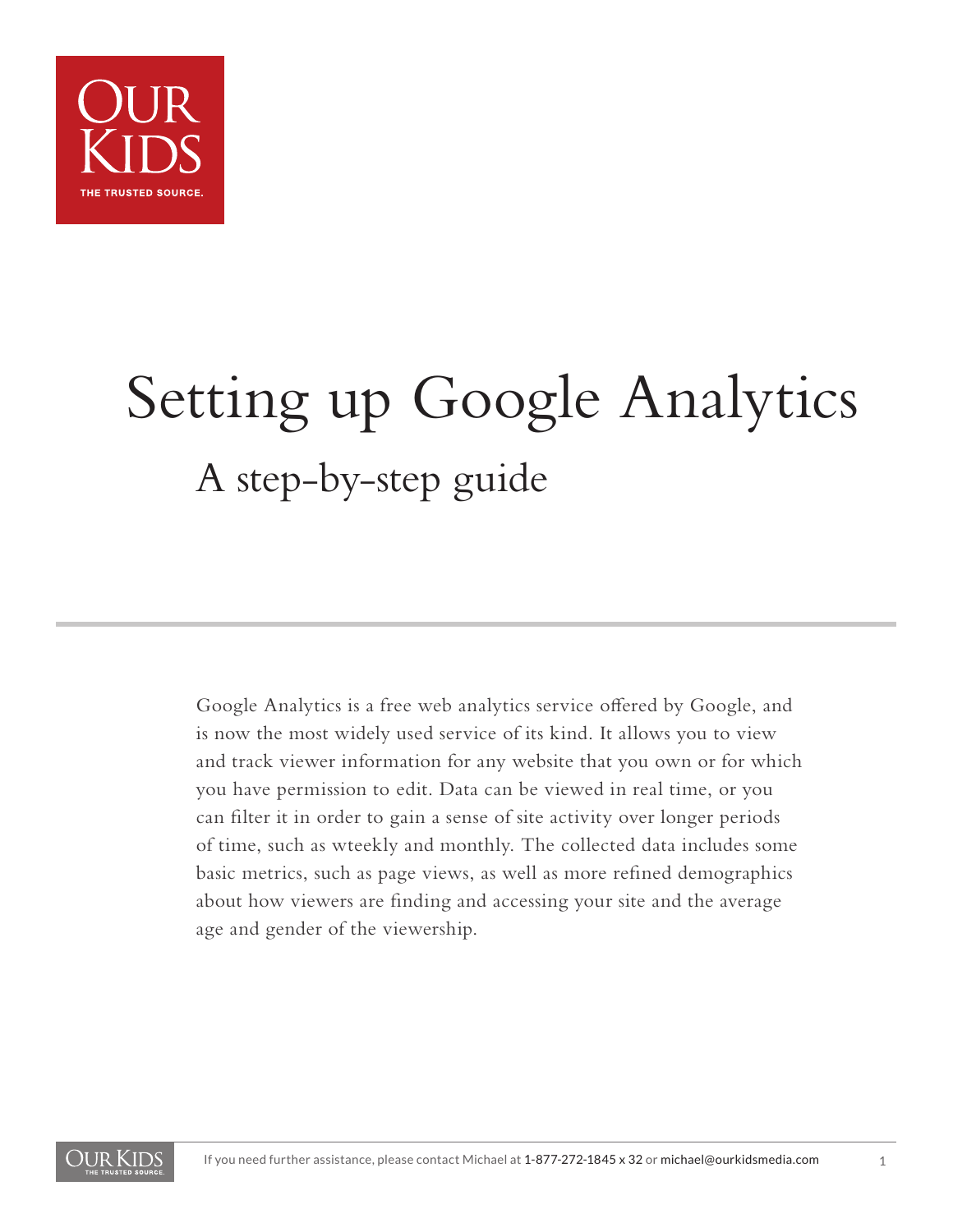# **Before you begin**

Because Analytics is part of the Google suite of products, you have to have a Google account and a Gmail address in order to set up an Analytics account. If you already have this, great. If not, you can create a Google account and a Gmail address by going to https://accounts. google.com/ and clicking on the "Create account" button.

All websites (Google uses the term "properties" to refer to websites and apps that are tracked within a user account) can be tracked within a single account, and once you have an account, you can add as many properties to it as you like.

To begin collecting data from a website you need to:

- 1. Create a Google Analytics account.
- 2. Set up a property in the account you've created.
- 3. Install the tracking code.
- 4. Check your web tracking code set up.

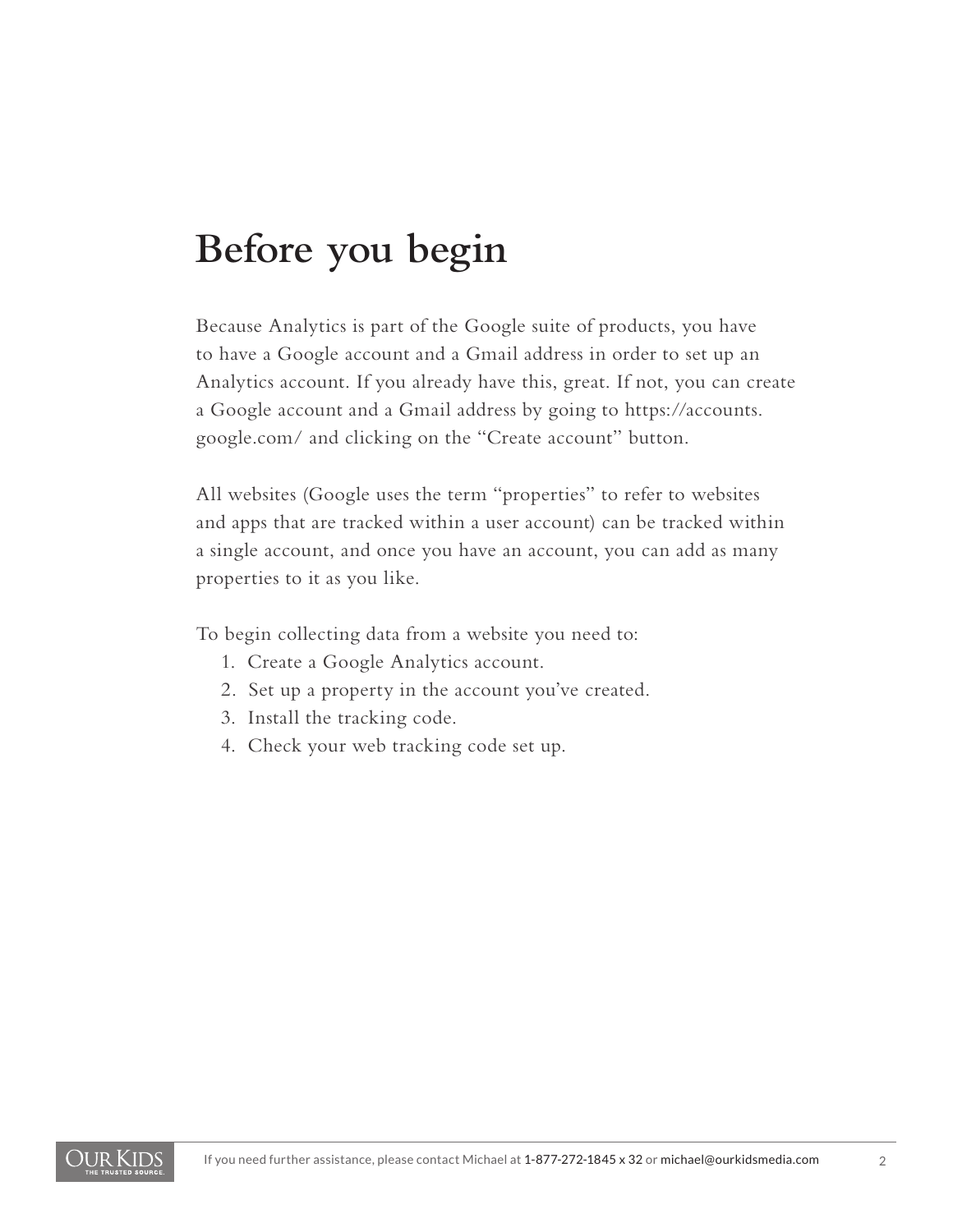#### **#1 Create a Google Analytics account**

- a. Go to google.com/analytics click the "Sign in" button at the top right of the page.
- b. Choose "Google Analytics" from the drop-down menu and follow the prompts.

## **#2 Set up a property in the account you've created.**

- a. Sign in to your Analytics account and select the **Admin** tab.
- b. In the **Account** column, use the dropdown menu to select the account to which you want to add the property.
- c. In the **Property** column, select **Create new property** from the dropdown menu.
- d. Select **Website**
- e. Enter the **name of the website** you'd like to gather data from.
- f. Enter the **URL** of the site.
- g. Select an **industry category**.
- h. Select the **reporting time zone**.